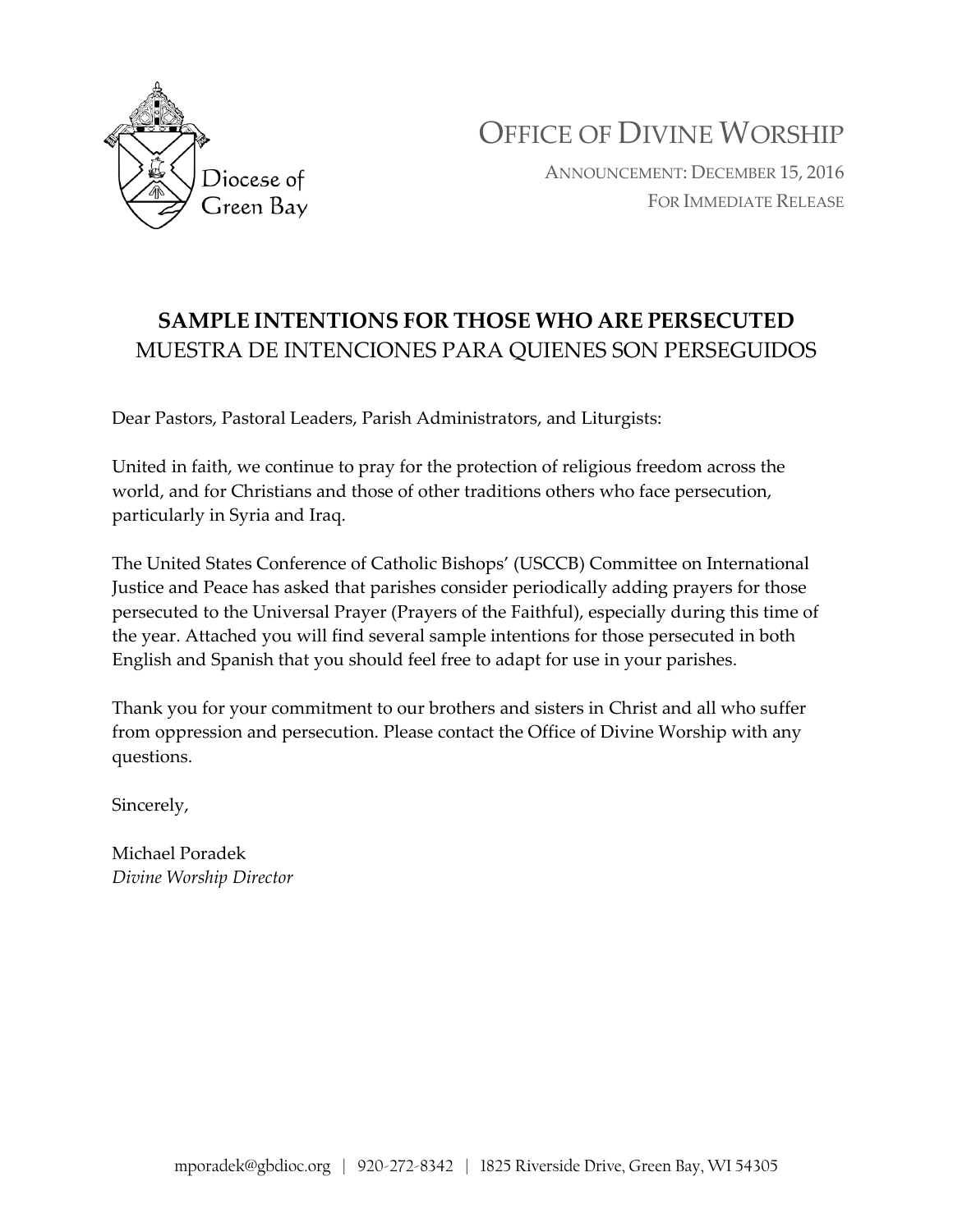## **SAMPLE INTENTIONS FOR THE UNIVERSAL PRAYER (PRAYERS OF THE FAITHFUL) FOR THOSE WHO ARE PERSECUTED**

For Christians in Iraq and Syria, that they may be granted courage, hope, and perseverance as they bear heroic witness to their faith in this time of persecution, we pray to the Lord.

For all our brothers and sisters fleeing persecution and war in the Middle East, that they may find safe haven and protection, and that they may rebuild their lives in dignity, we pray to the Lord.

For those suffering because of their Christian faith, that the Holy Spirit may fortify them with the courage to remain strong in faith, as well as with the charity to forgive their persecutors, we pray to the Lord.

For those who persecute Christians and other religious minorities in the Middle East, that the light of God's truth and mercy may penetrate their hearts, and that they may come to recognize the common humanity of all peoples and cease committing acts of hatred, we pray to the Lord.

For those who provide assistance to refugees fleeing persecution and violence in the Middle East, that they may continue to see the face of Christ in the most vulnerable, we pray to the Lord.

For government leaders worldwide, that they may recognize the grave responsibility that comes with power, and may protect the persecuted and work for an end to violence and war, we pray to the Lord.